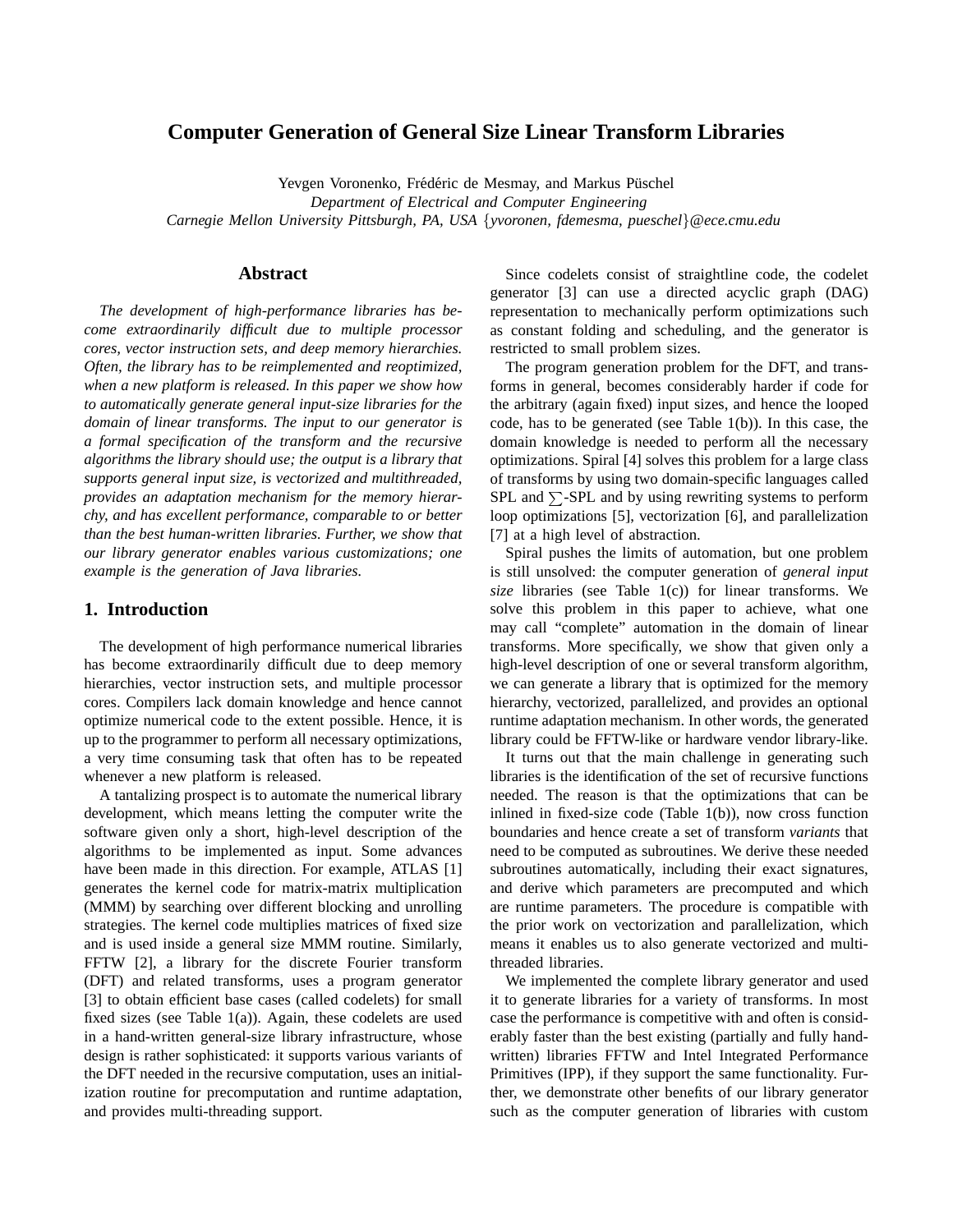| (a) Fixed size, unrolled            | (b) Fixed size, looped                     | (c) General size library, recursive<br>struct $dft$ : public Env { |  |
|-------------------------------------|--------------------------------------------|--------------------------------------------------------------------|--|
| void dft 4 (cpx $*Y$ , cpx $*X$ ) { | void dft 4 (cpx $*Y$ , cpx $*X$ ) {        |                                                                    |  |
| cpx $s, t, t2, t3;$                 | cpx T[4];                                  | dft(int n); // constructor                                         |  |
| $t = (X[0] + X[2])$ ;               | for (int i = 0; i <= 1; i++) {             | <b>void</b> compute $(\text{cpx } *Y, \text{cpx } *X);$            |  |
| $t2 = (X[0] - X[2])$ ;              | cpx d1 = $D[2*1]$ , d2 = $D[2*1+1]$ ;      | int rule, $f$ , $n$ ;                                              |  |
| $t3 = (X[1] + X[3])$ ;              | $T[2 \star i] = d1 \star (X[i] + X[i+2]);$ | $char * dat;$                                                      |  |
| $s = I \star (X[1] - X[3]);$        | $T[2+i+1] = d2*(X[i] - X[i+2]);$           | Env $\star$ ch1, $\star$ ch2;                                      |  |
| $Y[0] = (t + t3);$                  |                                            | ∤ :                                                                |  |
| $Y[2] = (t - t3);$                  | for (int $j = 0; j \le 1; j++)$            |                                                                    |  |
| $Y[1] = (t2 + s);$                  | $Y[i] = T[i] + T[i+2];$                    | void $dft::compute(cpx *Y, cpx *X)$ {                              |  |
| $Y[3] = (t2 - s);$                  | $Y[2+i] = T[i] - T[i+2]$ ;                 | $ch2$ ->compute(Y, X, n, f, n, f);                                 |  |
|                                     |                                            | $ch1$ ->compute(Y, Y, n, f, n, n/f);                               |  |
|                                     |                                            |                                                                    |  |

**Table 1:** Code types. Automatic general size library (c) generation is the goal of this paper.

source code size or Java libraries.

**Organization of this paper.** We provide the background on transforms and a formal specification of the problem solved in this paper in Section 2. We also illustrate the problem in obtaining general size transform libraries: the derivation of the set of recursive functions needed. We show how to solve this problem using  $\Sigma$ -SPL and rewriting in Section 3. The complete library generation is discussed in detail in Section 4. The experiments and benchmarks are shown in Section 5. Section 6 is our conclusion.

### **2. Motivation and Problem Statement**

We provide the necessary background on linear transforms and use the DFT as example to explain the main challenge in obtaining a library for general input size: the identification of the set of recursive functions needed to implement the transform. Then we state the library generation problem formally and discuss its relevance.

**Background on linear transforms.** A linear transform is a matrix-vector product  $y = Mx$ , where x, y are the input and output vectors, respectively, and  $M$  is the transform matrix. For the DFT,  $M$  is the matrix

$$
\mathbf{DFT}_n = \left[\omega_n^{k\ell}\right]_{0 \le k,\ell < n}, \quad \omega_n = e^{-2\pi i/n}.\tag{1}
$$

Many fast Fourier transform algorithms (FFTs) exist, and can be represented as factorizations of  $\text{DFT}_n$  into products of structured sparse matrices [8]. For example, the Cooley-Tukey FFT is a divide-and-conquer algorithm that for  $n =$ km can be written as

$$
\mathbf{DFT}_n = (\mathbf{DFT}_k \otimes I_m) T_m^n (I_k \otimes \mathbf{DFT}_m) L_k^n. \tag{2}
$$

Here,  $I_n$  is the  $n \times n$  identity matrix,  $T_m^n = \text{diag}_{0 \leq j < n}(d_j)$ is a diagonal matrix, and  $L_k^n$  (with  $n = m\overline{k}$ ) is the  $n \times n$  stride permutation matrix defined by the underlying permutation

$$
\ell_k^n: jm + i \mapsto ik + j, \text{ for } 0 \le i < m, 0 \le j < k. \tag{3}
$$

In words,  $L_k^n$  transposes a  $k \times m$  matrix stored in row-major order, or equivalently, reads the input at stride  $k$  and writes the output at stride 1.

Most important in this formalism is the tensor (or Kronecker) product ⊗ of matrices, defined as

$$
A\otimes B=[a_{k\ell}\cdot B]_{k,\ell},\quad A=[a_{k\ell}]_{k,\ell}.
$$

(2) is called a *breakdown rule* in Spiral [4] and the matrix formalism is called signal processing language (SPL) [9]. It is best understood by visualizing the nonzero pattern of the matrices in (2), done here for  $k = m = 4$ . In the leftmost sparse factor  $\mathbf{DFT}_k \otimes I_m$ , all the 1st, 2nd, ..., mth, entries of the small diagonals constitute one  $\text{DFT}_k$ , respectively.



Recursive application of (2) for a two-power  $n = 2<sup>t</sup>$  yields an  $O(n \log(n))$  algorithm, terminated by  $\text{DFT}_2$ , which is computed by definition:

$$
\mathbf{DFT}_2 = \begin{bmatrix} 1 & 1 \\ 1 & -1 \end{bmatrix} . \tag{5}
$$

For other sizes, other FFT algorithms are needed.

**Problem motivation: Recursive functions needed to implement a transform.** Implementing a recursive library based on (2) is seemingly straightforward with the pseudo code shown in Implementation 1 that computes  $y = DFT_n x$  in four steps corresponding to the four factors in (2) or (4) from right to left.

We observe that even this direct implementation is not self-contained but needs the extra function dft str that reads and writes input at stride m. Further, Implementation 1 is far suboptimal since it makes four passes through the data. A far better solution, Implementation 2, close to the one in FFTW 2.x, merges the first two steps and the last two steps, and precomputes the diagonal elements  $d(i)$ .

Now additional two functions dft\_str and dft scaled are needed and need to be implemented as well. We call these functions *recursion steps*. Their implementation may produce additional recursion steps. We call the full set of required recursion steps the *recursion step closure*.

Further, the recursion must eventually be terminated. Hence the library needs base cases which are transforms of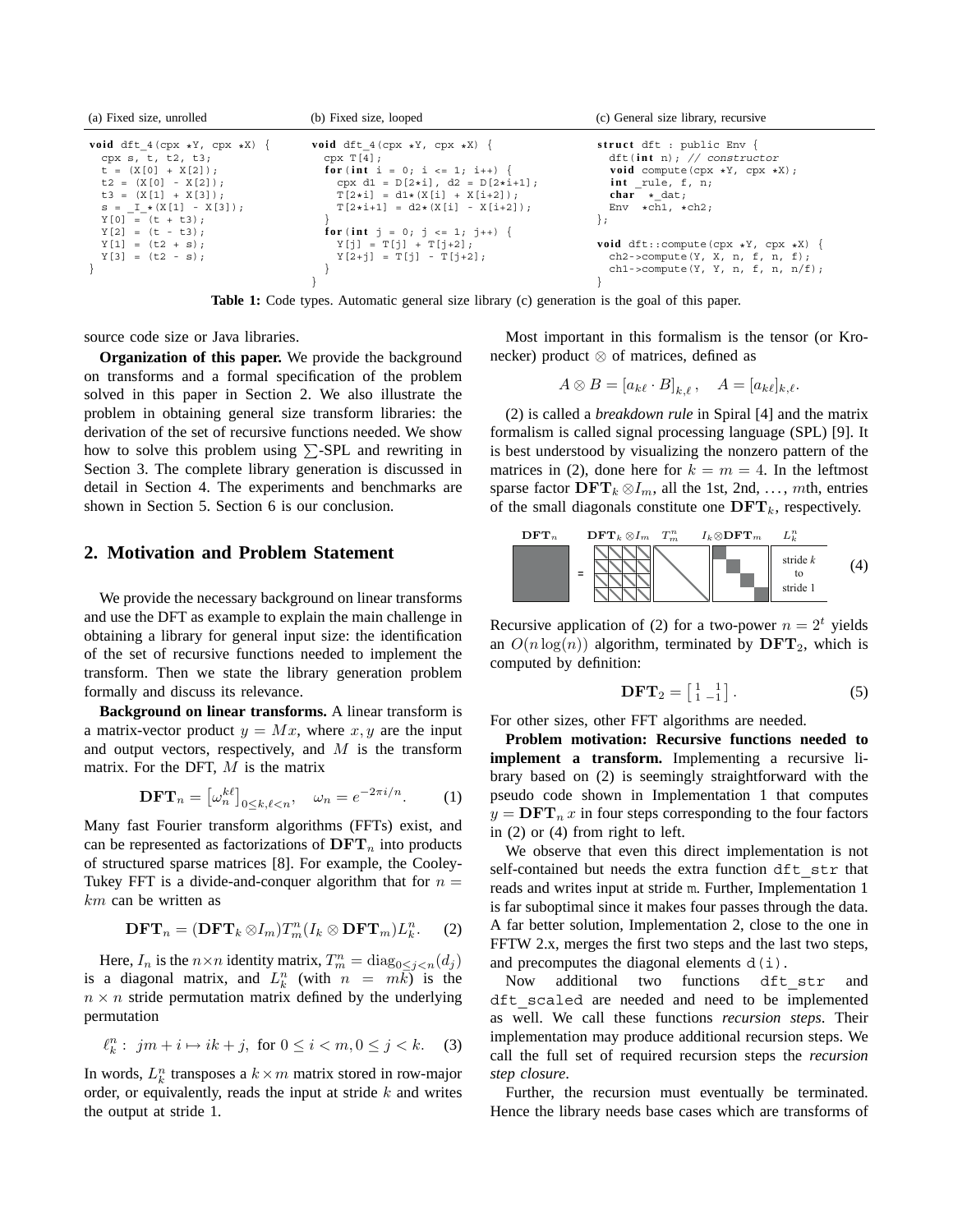$$
\begin{aligned}\n\textbf{DFT}_n &= P_{k/2,2m}^\top \left( \textbf{DFT}_{2m} \oplus \left( I_{k/2-1} \otimes_i C_{2m} \, \textbf{rDFT}_{2m}(i/k) \right) \right) \left( \textbf{RDFT}_k' \otimes I_m \right), \quad k \text{ even}, \\
\textbf{RDFT}_n \Big| &= \left( P_{k/2,m}^\top \otimes I_2 \right) \left( \begin{vmatrix} \textbf{RDFT}_{2m} \\ \textbf{RDFT}_{2m} \end{vmatrix} \oplus \left( I_{k/2-1} \otimes_i D_{2m} \begin{vmatrix} \textbf{rDFT}_{2m}(i/k) \\ \textbf{rDFT}_{2m}(i/k) \end{vmatrix} \right) \right) \left( \begin{vmatrix} \textbf{RDFT}_k' \\ \textbf{RDFT}_k' \end{vmatrix} \otimes I_m \right), \quad k \text{ even}, \\
\textbf{rDFT}_{2n}(u) &= L_m^{2n} \left( I_k \otimes_i \textbf{rDFT}_{2m}((i+u)/k) \right) \left( \textbf{rDFT}_{2k}(u) \otimes I_m \right), \\
\textbf{DCT-2}_n &= P_{k/2,2m}^\top \left( \textbf{DCT-2}_{2m} K_2^{2m} \oplus \left( I_{k/2-1} \otimes N_{2m} \, \textbf{RDFT-3}_{2m}^\top \right) \right) B_n (L_{k/2}^{n/2} \otimes I_2) (I_m \otimes \textbf{RDFT}_k') Q_{m/2,k},\n\end{aligned}
$$

**Table 2:** Breakdown rules for a variety of transforms: complex DFT, DFT for real input (RDFT), and discrete cosine transforms (DCT) of type 2. **rDFT** and **RDFT** are auxiliary transforms used in the computation. *P, Q* are permutation matrices, *B, C, D, N* are other sparse matrices. The second rule is for two transforms simultaneously.

#### *Implementation 1 (Direct from* (2)*)*

```
void dft(int n, cpx *y, cpx *x) {
    int k = choose_factor(n);
    int m = n/k;
    cpx *t1 = Permute x with L(n,k);
    // t2 = (I \t k tensor DFT m)*t1for(int i=\overline{0}; i< k; +i)
       \begin{array}{lcl} \texttt{dft}\left(\mathfrak{m}, \texttt{ t2 + m{\text{\tiny{*}}}i }, \texttt{ t1 + m{\text{\tiny{*}}}i }\right); \end{array}// t3 = diag(d(j)) t t2for(int i=0; i<n; ++i)
       t3[i] = d(i) * t2[i];// y = (DFT k tensor I_m)*t3, cannot call
    // dft() recursively, need strided I/O
    for(int i=0; i<m; ++i)
       dft_str(k, m, y + i, t3 + i);
}
// to be implemented
```

```
void dft_str(int n, int str, cpx *Y, cpx *X);
```
#### *Implementation 2 (FFTW 2.x-like implementation of* (2)*)*

```
void dft(int n, cpx *y, cpx *x) {
   int k = choose factor(n);// t1 = (I_k \t tensor DFT_m) L(n,k) \star xfor(int i=\overline{0}; i < k; +i\overline{)}dft str(m, k, 1, t1 + m*i, x + m*i);
    // y = (DFT k tensor I m) diag(d(j))
   for(int i=0; i < m; +i\overline{1})
       dft_scaled(k, m, precomp_d[i], y + i, t1 + i);
}
// to be implemented
void dft_str(int n, int istr, int ostr, cpx *y, cpx *x);
void dft_scaled(int n, int str, cpx *d, cpx *y, cpx *x);
```
small fixed sizes that are typically unrolled and must exist for all the recursion steps.

FFTW 2.x implements the two recursion steps in Implementation 2 and the base cases are generated codelets for sizes  $2-16$ , 32, 64. dft scaled is always assumed to be a base case called twiddle codelet. The degrees of freedom in recursively choosing  $k$  in (2) is used for platform adaptation and fixed in a so-called plan during a precomputation step that runs a search.

Implementation 2 is not yet vectorized or parallelized. This, as one can imagine, can only increase the number of required recursion steps. Indeed, in FFTW 3.2a, there are 4 types of codelets for scalar complex DFT, and an additional 15 types for the vectorized complex DFT for a total of 19 types. The need for these types, and the FFTW library infrastructure in general, are identified and implemented by hand—only the base cases (codelets, Table  $1(a)$ ) are generated for each type and input size.

Now we can formulate the automatic library generation problem considered in this paper.

**Problem statement (Library generation for transforms).** *Given:* A set of transforms and associated breakdown rules. *Generate:* A vectorized, parallelized, adaptive, library of high performance for the transforms. *Tasks:*

- 1) Find the recursion step closure, i.e., the minimal set of needed recursion steps (functions), including their signatures, based on the given rules, and derive breakdown rules for these recursion steps.
- 2) Parallelize and vectorize the breakdown rules for each recursion step if needed and generate the corresponding recursive functions.
- 3) Generate the (vectorized if needed) base cases (codelets) for all recursion steps for a set of small fixed sizes. For best performance, a range of small sizes must be implemented.
- 4) Combine the recursion steps and codelets into a generated library infrastructure, responsible for initialization, precomputed data management, and the control of the degrees of freedom in the recursion for adaptation.

**Discussion.** Why does one need a library generator if some well-designed hand-written libraries like FFTW or Intel's IPP/MKL already exist? There are several reasons.

First, these libraries often need to be updated, if there are significant platform changes. A generator reduces the effort considerably.

Second, using a library generator we can generate libraries for other transforms, including the discrete cosine and sine transforms, FIR filters, and wavelets. Table 2 shows several transforms and examples of their breakdown rules. Note the general complexity and that several of them require auxiliary transforms (e.g., **rDFT**) and their rules to be implemented. We generate and evaluate the associated libraries in Section 5.

Third, it is not clear whether (2) is always the best way to compute the DFT. Indeed, later we will show a DFT library generated from the FFT shown in Table 2, which improves performance over the one based on (2).

Fourth, adding additional breakdown rules for the same transform can considerable increase the number of recursion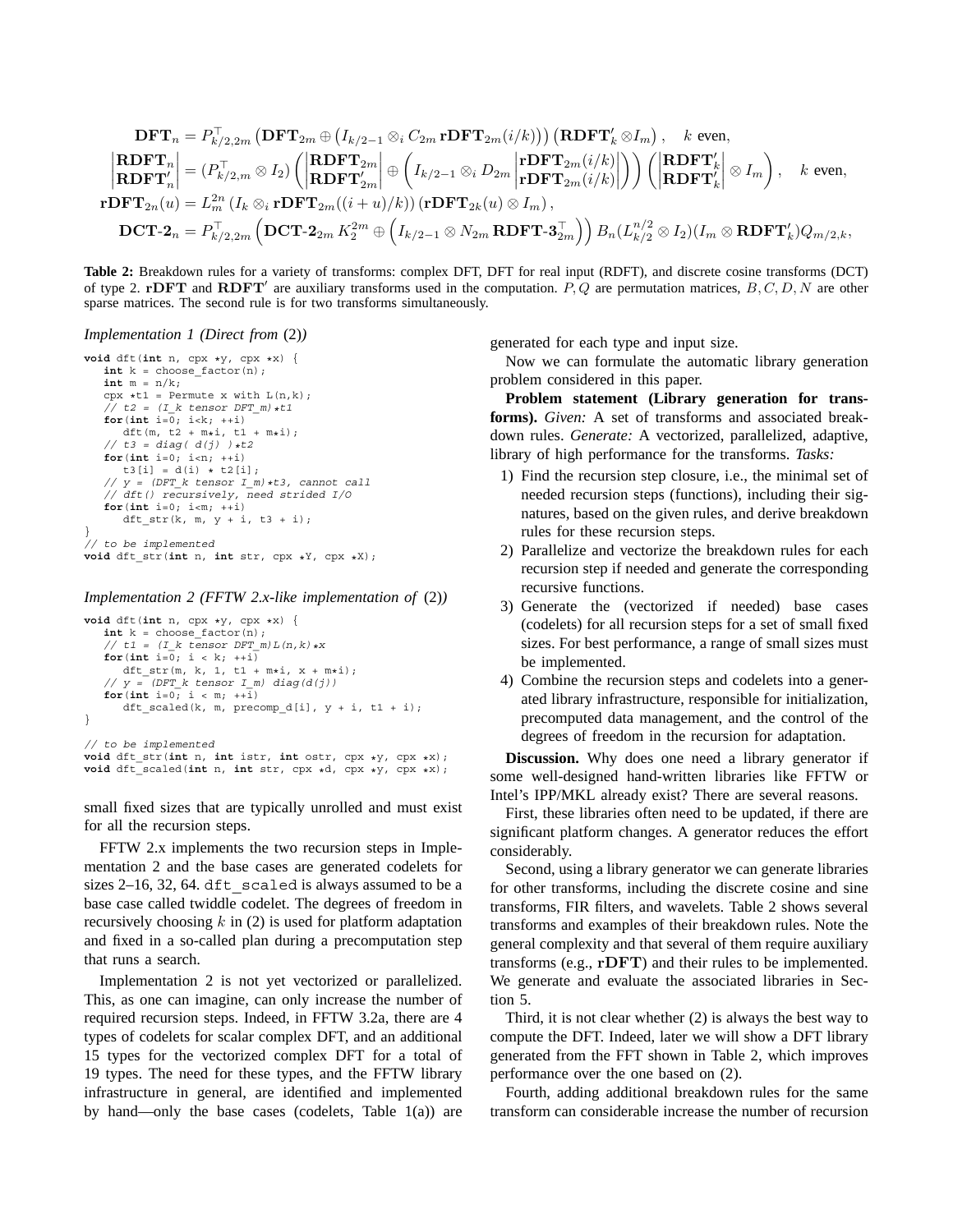steps due to the merging of permutations similar as in Implementation 2. The resulting complexity is difficult to manage manually.

Fifth, our automatic framework enables the generation of custom libraries without performance loss. For example, a light-weight library for two-power sizes only or custom interfaces such as a DFT followed by scaling. Further, by changing the backend we can generate libraries in a different target language such as Java.

Lastly, with this paper we show that for an entire domain of numerical algorithms (namely transforms) every major implementation task can be automated starting only from a specification of the problem and its algorithms. The key is a properly designed domain-specific framework that is used to perform all major tasks at a high level of abstraction including the generation of alternative algorithms, adaptation and optimization for the memory hierarchy, parallelization, vectorization, and finally, the creation of general size adaptive libraries (this paper).

### **3. Identifying Recursion Steps:**  $\Sigma$ **-SPL**

Our solution to the automatic library generation problem relies on the domain-specific language  $\Sigma$ -SPL as internal algorithm representation. SPL, the matrix formalism used in (2) and Table 2, is not expressive enough.  $\Sigma$ -SPL was introduced in [5] to automate loop merging for transforms; here it is the key to automatically derive the set of recursion steps needed to implement a transform and to perform the other necessary optimizations. We start with a brief introduction of  $\Sigma$ -SPL and explain how it is used to mechanically derive the recursion steps in Implementation 2.

 $\Sigma$ -SPL is similar to SPL in that it represents structured matrix factorizations in a declarative form, but it introduces loops, index mapping functions (such as strides), and explicit I/O. The loops are captured by an iterative matrix sum operator  $\Sigma$ . Read (load) and write (store) operations are represented by gather matrices  $G(f)$  and scatter matrices  $S(f)$ , respectively, both parametrized by index functions f. Similarly, permutation matrices and diagonal matrices are parametrized by the underlying permutations and scalar functions, respectively. We now explain  $\Sigma$ -SPL in detail.

**Functions.**  $\Sigma$ -SPL uses functions with one input and one output, which can be composed in the usual way, e.g.,  $f \circ g$ . A function f with domain A and range B is written as

$$
f^{A\to B}: i \mapsto f(i), \quad i \in A, f(i) \in B.
$$

The domain is always an integer interval  $\mathbb{I}_n = \{0 \dots n-1\},\$ the range may be  $\mathbb{I}_N$  or the real or complex numbers  $\mathbb{R}, \mathbb{C}$ . For convenience, we abbreviate  $f^{n\to N} = f^{\mathbb{I}_n \to \mathbb{I}_N}$ , or omit the domain and range, where it is clear from the context. Permutations are bijective functions written as  $f^n = f^{n \to n}$ .

Our running example uses the stride permutation in (3)

and the *stride function* defined as

$$
h_{b,s}^{n \to N} : \mathbb{I}_n \to \mathbb{I}_N; \ i \mapsto b + is. \tag{6}
$$

**Parametrized matrices.**  $\Sigma$ -SPL contains four types of matrices parametrized by functions: G( $f^{n \to N}$ ), S( $f^{n \to N}$ ), perm $(f^n)$  and diag  $(f^{n\to\mathbb{C}})$ . They are defined below. Let  $e_k^n \in \mathbb{C}^{n \times 1}$  be the column basis vector with the 1 in k-th position and 0 elsewhere, and  $(\cdot)^{\top}$  denote matrix transposition, then

$$
G(f^{n \to N}) := [e_{f(0)}^N \mid e_{f(1)}^N \mid \dots \mid e_{f(n-1)}^N]^\top,
$$
  
\n
$$
perm(f^n) := G(f) = [e_{f(0)}^n \mid e_{f(1)}^n \mid \dots \mid e_{f(n-1)}^n]^\top,
$$
  
\n
$$
S(f^{n \to N}) := G(f)^\top = [e_{f(0)}^N \mid e_{f(1)}^N \mid \dots \mid e_{f(n-1)}^N],
$$
  
\n
$$
diag(f^{n \to C}) := diag(f(0), \dots, f(n-1)).
$$

From the definition it follows that

$$
y = G(f) \cdot x \quad \Leftrightarrow \quad y_i = x_{f(i)},
$$
  

$$
y = S(f) \cdot x \quad \Leftrightarrow \quad y_{f(i)} = x_i, \quad y_j = \begin{cases} x_i & \text{if } j = f(i) \\ 0 & \text{else} \end{cases}.
$$

The above explains their interpretation as code, given in Table 3(a).

**Regular and iterative matrix sum.** Using the constructs defined above we can convert the ⊗ in SPL into a summation. This is done as follows, assuming that A is  $n \times n$ :

$$
I_k \otimes A = \begin{bmatrix} A \\ \ddots \\ A \end{bmatrix} = \begin{bmatrix} A \\ \vdots \\ A \end{bmatrix} + \dots + \begin{bmatrix} A \\ \vdots \\ A \end{bmatrix} \tag{7}
$$

$$
= S_0 A G_0 + \dots + S_{k-1} A G_{k-1} = \sum_{j=0}^{k-1} S_j A G_j.
$$

In this equation,  $G_j = G(h_{nj,1})$  and  $S_j = G_j^{\perp}$ . For example,

$$
G_0 = G(h_{0,1}) = \begin{bmatrix} 1 & & & \\ & \ddots & & \\ & & 1 & \end{bmatrix},
$$

and  $S_0 = S(h_{0,1}) = G(h_{0,1})^\top$ . Intuitively, the conversion to  $\Sigma$ -SPL makes the loop structure explicit. In each iteration j,  $G(\cdot)$  and  $S(\cdot)$  specify how to read and write a portion of the in- and output, respectively, to be processed by A.

We always require that the sum as in  $(7)$  does not require actual additions; hence, the sum encodes a loop in which all iterations are independent and each iteration produces a unique part of the final output vector. The code for  $y =$  $(\sum_{j=0}^{n-1} M_j)x$  is shown in Table 3(b).

The conversion from SPL to  $\Sigma$ -SPL, the merging of iterative algorithm steps, and their simplification is accomplished using the rewrite rules shown in Table 4 [5] . We consider (2) as example and show—crucial for this paper—how the recursion steps in Implementation 2 become explicit.

**Cooley-Tukey FFT example.** We start with (2) and first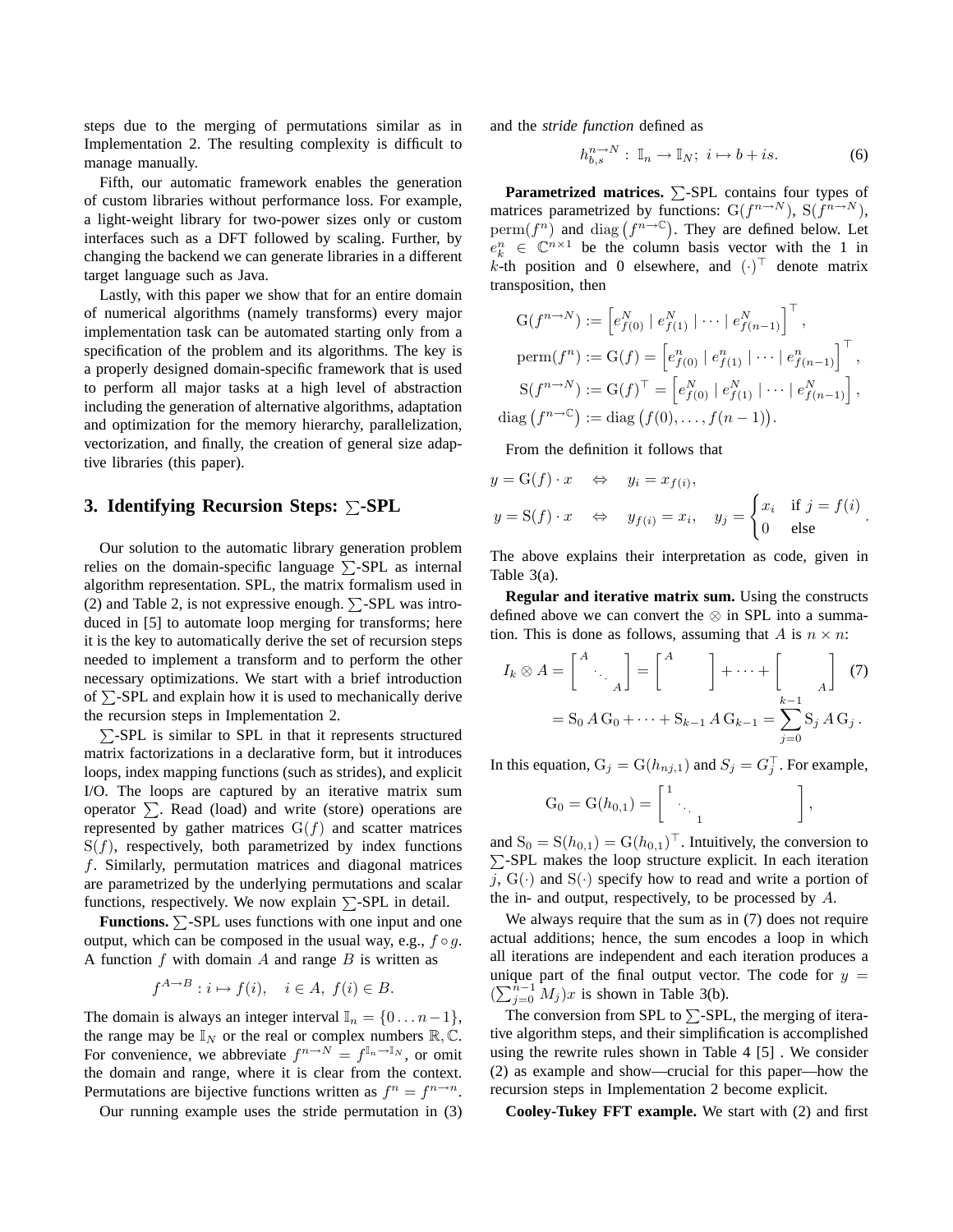## (a) Parametrized matrices

 $\text{Code}(G(f^{n\to N}), y, x) \to \text{for}(j=0..n-1)$   $y[j] = x[f(j)],$  $\mathbf{Code}(\mathrm{S}(f^{n\to N}), y, x) \to \text{for}(j=0..n-1)$   $\mathrm{y[f(j)]} = \mathrm{x[j]},$  $\text{Code}(\text{perm}(p^{n\to n}), y, x) \to \text{for}(j=0..n-1)$  y[j] = x[p(j)];  $\mathbf{Code}(\mathrm{diag}\left(f^{n\to\mathbb{C}}\right),y,x)\to \mathtt{for}(\mathtt{j=0..n-1})$  y[j] = f(j)\*x[j];

(b) Matrix sums  
\n
$$
\operatorname{Code}(M_1 + M_2, y, x) \to \operatorname{Code}(M_1, y, x); \operatorname{Code}(M_2, y, x);
$$
\n
$$
\operatorname{Code}\left(\sum_{j=0}^{k-1} M_j, y, x\right) \to \operatorname{for}(j=0..k-1) \operatorname{Code}(M_j, y, x);
$$

**Table 3:** Translating  $\sum$ -SPL constructs to code; *x* and *y* denote the input and output vectors.

### **SPL to**  $\Sigma$ **-SPL conversion**

$$
A \otimes I_k \longrightarrow \sum_{j=0}^{k-1} \mathcal{S}(h_{j,k}) A \mathcal{G}(h_{j,k})
$$
 (8)

$$
I_k \otimes A \to \sum_{j=0}^{k-1} S(h_{mj,1}) A G(h_{mj,1})
$$
 (9)

$$
L_k^n \to \text{perm}(\ell_k^n) \tag{10}
$$

### **Index mapping function simplification**

$$
\ell_m^{mk} \circ h_{kj,1}^{k \to mk} \to h_{j,m}^{k \to mk} \tag{11}
$$

$$
\left(\ell_m^{mk}\right)^{-1} \to \ell_k^{mk} \tag{12}
$$

$$
h_{b',s'}^{N \to N'} \circ h_{b,s}^{n \to N} \to h_{b'+s'b,s's}^{n \to N'} \tag{13}
$$

#### **Loop merging**

$$
\left(\sum_{j} A_{j}\right)M \rightarrow \left(\sum_{j} A_{j}M\right), \quad M \in \{\text{G}, \text{diag}\}\tag{14}
$$

$$
M\left(\sum_{j} A_{j}\right) \rightarrow \left(\sum_{j} M A_{j}\right), \quad M \in \{\text{S}, \text{diag}\} \tag{15}
$$

$$
G(f) G(g) \rightarrow G(g \circ f) \tag{16}
$$

$$
S(f)S(g) \to S(f \circ g) \tag{17}
$$

$$
G(f) \text{perm}(g) \rightarrow G(g \circ f) \tag{18}
$$

$$
\operatorname{perm}(f) \operatorname{S}(g) \to \operatorname{S}(f^{-1} \circ g) \tag{19}
$$

$$
G(f) diag (d) \rightarrow diag (d \circ f) G(f) \qquad (20)
$$

$$
diag (d) S(f) \rightarrow S(f) diag (d \circ f)
$$
 (21)

**Table 4:**  $\Sigma$ -SPL rewrite rules.

rewrite  $(I_k \otimes \mathbf{DFT}_m)L_k^n$  using (9) and (10):

$$
\left(\sum_{j=0}^{k-1} \mathcal{S}(h_{jm,1}) \mathbf{DFT}_m \, \mathcal{G}(h_{jm,1})\right) \operatorname{perm}(\ell^n_k),
$$

then merge the permutation using rules (14) and (18),

$$
\left(\sum_{j=0}^{k-1} \mathcal{S}(h_{jm,1}) \mathbf{DFT}_m \, \mathcal{G}(\ell_k^n \circ h_{jm,1})\right),\,
$$

and finally simplify the index function using rule (11) to get

$$
\left(\sum_{j=0}^{k-1} \mathcal{S}(h_{jm,1}) \mathbf{DFT}_m \mathcal{G}(h_{j,k})\right).
$$
 (22)

The above formula represents a loop over DFTs of strided input data and corresponds to the first loop of Implementation 2.

Now we rewrite  $(DFT_k \otimes I_m)$  diag  $(f)$  using rules (8),

(14), and (20) into

$$
\left(\sum_{j=0}^{m-1} \mathcal{S}(h_{j,m}) \mathbf{DFT}_k \operatorname{diag}\left(f \circ h_{j,k}\right) \mathcal{G}(h_{j,m})\right),\tag{23}
$$

which is a loop over scaled DFTs on strided input and equivalent to the second loop in Implementation 2.

**Identifying recursion steps.** Expressions (22) and (23) directly identify the recursion steps in Implementation 2, namely dft\_str  $\leftrightarrow$  S( $h_{jm,1}$ ) **DFT**<sub>m</sub> G( $h_{j,k}$ ) and  $\texttt{dft\_scaled} \, \leftrightarrow \, \text{S}(h_{j,m})\, \textbf{DFT}_k \, \text{diag}\left(f \circ h_{j,k}\right) \text{G}(h_{j,m}).$ To find the recursion steps automatically, we introduce a "function tag" into  $\Sigma$ -SPL that identifies those parts of a formula that are to be implemented as separate functions and use rewriting rules that propagate these tags. We denote the tag with a brace. The rewriting is straightforward and looks (sketched) as follows in our example:

$$
\begin{aligned}\n& \underbrace{\mathbf{DFT}}_{\mathbf{DFT}} \\
&= (\underbrace{\mathbf{DFT}}_{\mathbf{DFT}} \otimes I) \operatorname{diag} (I \otimes \mathbf{DFT}) L \qquad (24) \\
&= (\sum S(h) \underbrace{\mathbf{DFT}}_{\mathbf{DFT}} \operatorname{diag} G(h)) (\sum S(h) \underbrace{\mathbf{DFT}}_{\mathbf{DFT}} G(h)) \\
&= (\sum S(h) \mathbf{DFT} \operatorname{diag} G(h)) (\sum S(h) \mathbf{DFT} G(h)) \qquad (25)\n\end{aligned}
$$

In essence, the rewriting proceeds as before, but in the final step the function tags are expanded to include adjacent gather, scatter, and diagonal matrices.

Our motivating example shows only the first step. The procedure needs to be repeated separately for each recursion step until closure is reached, if possible. Further, the recursion steps have to be parallelized and vectorized, and implemented, together with the base cases and the library infrastructure. The details are discussed in the remaining paper.

### **4. Library Generation**

In this section we explain the library generation process. As before, we use the DFT and breakdown rule (2) as running example and also include the necessary base case rule (5).

The main steps of the procedure are shown in Figure 1. The input to the library generator is a set of transforms and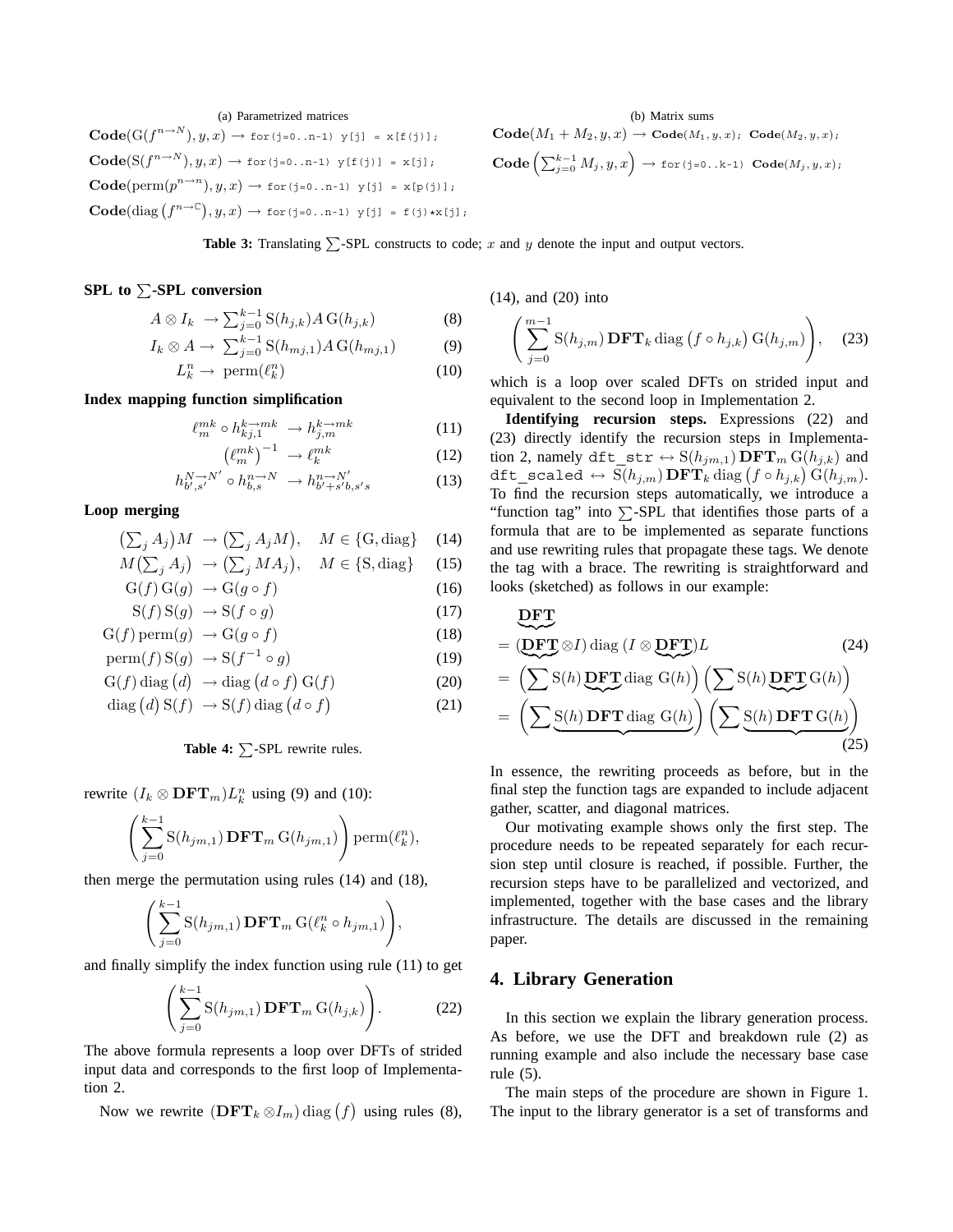

**Figure 1:** Library generation. Input: transforms and breakdown rules. Output: optimized library.

breakdown rules. The output is an optimized library. Below, we will explain each step in detail, after introducing some terminology.

A *recursion step* is a transform, usually surrounded by scatter and gather constructs; examples are  $(22)$  and  $(23)$ . A recursion step (after parametrization, explained later) specifies the signature of the associated recursive function. For example, (22) defines dft str in Implementation 2. Further, we refer to a recursion step expanded using a breakdown rule and rewritten as explained in Section 3 as a  $\Sigma$ -*SPL implementation* of a recursion step. For example, (25) is a  $\Sigma$ -SPL implementation of the recursion step  $\text{DFT}_n$ ; indeed, it can be converted into the DFT code Implementation 2.

**Compute recursion step closure.** The purpose of this step is to iteratively determine the set of recursion steps (i.e., distinct recursive functions) needed to implement the transforms and their breakdown rules.

The *Parametrize and Implement* block takes as input rules and recursion steps (note that the initial transform is a recursion step). First, the recursion steps are *parametrized*. This means expressions of free parameters in the recursion step (for example the loop indices, the degrees of freedom with the breakdown rules, etc.) are replaced by the smallest set of independent parameters. These will become function arguments in the associated function definition. We denote all free parameters with  $u_i$ . Besides the generated name, which contains no semantic information, each parameter has a type (e.g. integer, real number, etc.), which is automatically assigned during the parametrization. Parametrization involves three steps: 1) replace every expression with free variables by a new parameter of the same type, 2) determine the equality constraints on the parameters, and 3) find the smallest set of necessary parameters based on the constraints.

After parametrization, the recursion step is implemented. This means it is expanded using a breakdown rule and rewritten as explained in Section 3. Besides obtaining a  $\Sigma$ -SPL implementation, this step also identifies new recursion steps arising as children.

The *New rsteps?* block decides whether the current set of parametrized recursion steps contains new elements. If not, the set is the recursion step closure. If yes, the feedback loop iterates on the new recursion steps.

The procedure and further details are best explained using our running example  $\text{DFT}_n$  and (2) as input.

 $\text{DFT}_n$  has one parameter  $n = u_1$  with no constraints, so  $\text{DFT}_{u_1}$  is a new recursion step. We expand  $\text{DFT}_{u_1}$  using the given rule (2) and rewrite it as explained in Section 3. The result is the implementation (25), which is composed of (22) and (23).

The implementation identifies two new recursion steps, which we have to parametrize. For completeness, we include the domains and ranges of the index mapping functions, which we omitted before. We start with the right recursion step in (25). First, we replace expressions with free variables by fresh parameters:

$$
S(h_{jk,1}^{k\to n})\mathbf{DFT}_k\operatorname{G}(h_{j,m}^{k\to n}) \to S(h_{u_3,1}^{u_1\to u_2})\mathbf{DFT}_{u_4}\operatorname{G}(h_{u_7,u_8}^{u_5\to u_6})
$$

Note that the constants, such as 1, survive parametrization. The result above is not yet a valid  $\Sigma$ -SPL formula, since the matrix dimensions do not necessarily match. Hence, we determine next the parameter constraints that make the formula valid. In  $\Sigma$ -SPL one needs to check matrix products and function compositions. In the example, only the matrix product has to be valid, which means

$$
u_1=u_4,\quad u_4=u_5.
$$

The constraints partition the parameters into groups of interrelated parameters. In each group, the constraints form a system of equations. In the cases we encountered the system was either 1) linear, and thus the number of independent parameters is equal to the rank of the system, or 2) nonlinear with a single equation, and thus only one independent parameter is needed. Due to the trivial nature of these constraints, in all libraries that we generated, including the example above, the rank of linear systems was always one. To proceed in this case, one of the parameters is assumed to be known, and the system is solved for the rest of the parameters. The solution is then substituted into the  $\Sigma$ -SPL formula. In the above example, we assume  $u_1$  to be known. Solving the trivial linear system gives  $u_4 = u_5 = u_1$ , which yields the final result:

$$
S(h_{u_3,1}^{u_1 \to u_2}) \mathbf{DFT}_{u_1} G(h_{u_7,u_8}^{u_1 \to u_6}). \tag{26}
$$

Next, we consider the second recursion step in (25). The diagonal matrix it includes contains a special marker  $pre(\cdot)$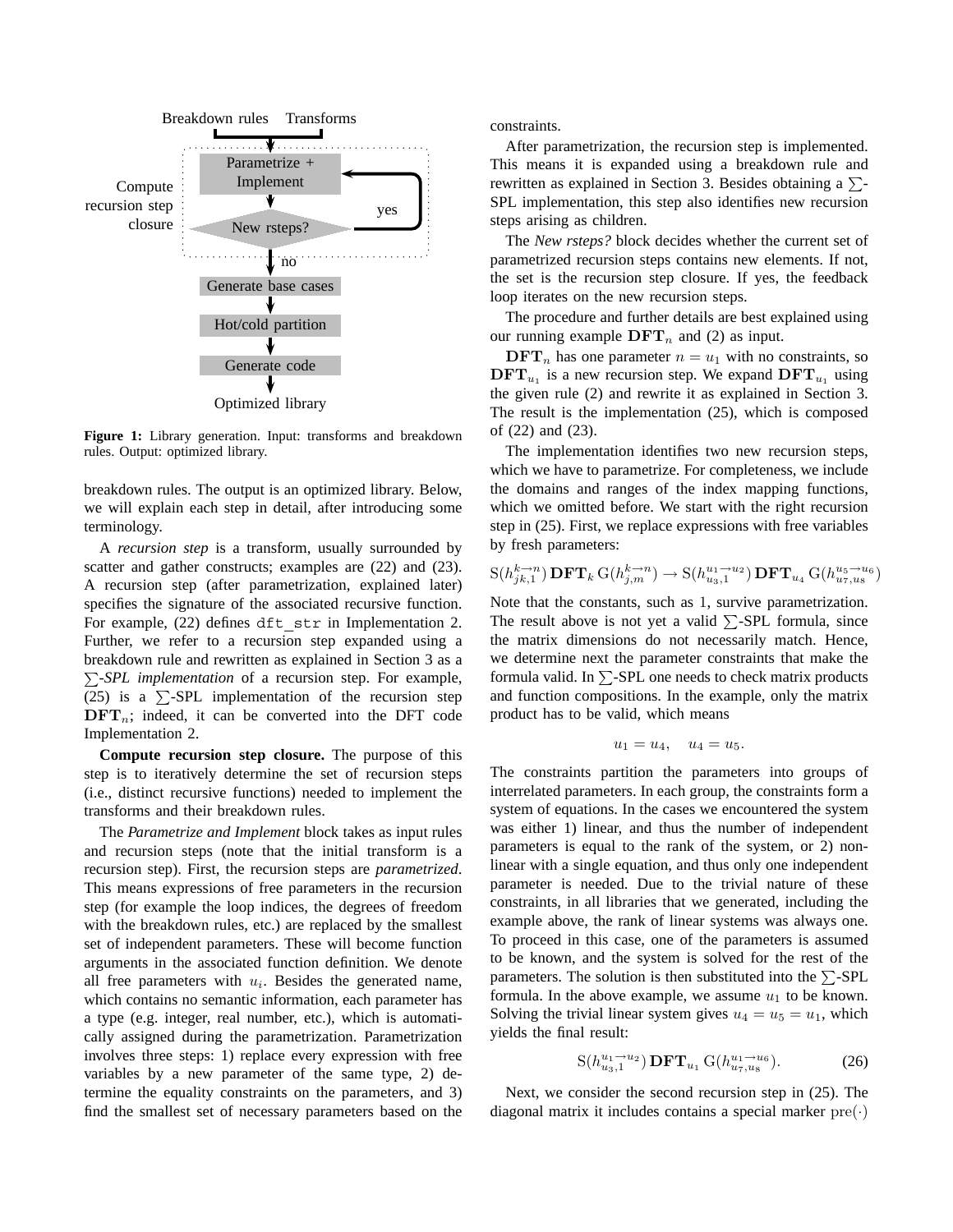that tells the system that elements of the diagonal are to be precomputed. Therefore it makes sense to abstract away the particular generating function of the diagonal. We do this by allowing parameters to also be functions denoted as before, i.e.,  $u^{A\rightarrow B}$ .

With this extension the parametrization follows the same steps as in the previous example, and the final result is

$$
S(h_{u_3, u_4}^{u_1 \to u_2}) \mathbf{DFT}_{u_1} \operatorname{diag} (\mathrm{pre}(u_7^{u_1 \to \mathbb{C}})) G(h_{u_{10}, u_{11}}^{u_1 \to u_9}). \quad (27)
$$

Now we repeat the procedure with the two new recursion steps (26) and (27) to obtain their implementations. We only discuss (26) in detail.

We expand  $(26)$  using  $(2)$ . Note that in  $(2)$ , there is one degree of freedom, the value of  $k$ , which will become an additional parameter that we will denote with  $f_1$ . Inserting (2) into (26) yields

$$
S(h_{u_3,1}^{u_1 \to u_2})\left(\underbrace{\mathbf{DFT}_{f_1}}_{\cdot} \otimes I_{u_1/f_1}\right) \text{diag}\left(\text{pre}(d_{u_1/f_1}^{u_1 \to \mathbb{C}})\right) \cdot (I_{f_1} \otimes \underbrace{\mathbf{DFT}_{u_1/f_1}}_{\cdot} )L_{f_1}^{u_1} \text{G}(h_{u_7,u_8}^{u_1 \to u_6}). \quad (29)
$$

The potential new recursion steps (DFTs) are marked but are not yet finalized, as we have seen in (24)–(25). Next,  $\Sigma$ -SPL conversion and further rewriting is performed using the rewrite rules from Table 4. The final result is given in (28) in Table 5.

The result looks complicated due to the high level of detail, but it is a completely specified  $\Sigma$ -SPL implementation of (26) using the Cooley-Tukey rule (2). Before we can generate code for the implementation in (26), the full recursion closure must be constructed.

A similar procedure is used to implement (27). The result is not shown.

After parametrization, the new recursion steps in (28) (Table 5) take the form

$$
\frac{S(h_{u_3,1}^{u_1 \to u_2}) \mathbf{DFT}_{u_1} G(h_{u_7,u_8}^{u_1 \to u_6})}{S(h_{u_3,u_4}^{u_1 \to u_2}) \mathbf{DFT}_{u_1} \operatorname{diag}(\text{pre}(u_7^{u_1 \to C})) G(h_{u_{10},u_{11}}^{u_1 \to u_9})
$$

Inspection shows that these are equal to (26) and (27). Therefore, no new recursion steps are needed to implement (26).

Similarly, (27) spawns as recursion steps itself and a specialized variant, which itself produces no new recursion steps.

The overall result is a recursion step closure with four recursion steps. The associated call graph is shown in Fig. 2. For readability, we dropped the unknown parameters and replaced them by "\*". The first three recursion steps in Fig. 2 correspond to the dft, dft\_str, and dft\_scaled functions in Implementation 2. The fourth recursion step is a special case of the third, with one parameter of the first stride function  $h$  equal to 1. This information is useful, because it can lead to better performance due to reduced index computation.



**Figure 2:** Graphical representation of the recursion step closure.

After the full closure is constructed, code can be generated for the obtained recursive  $\Sigma$ -SPL implementations like (28). This is done by applying rules from Table 3 and replacing the curly braces by calls to other recursion steps. For example, (28) becomes

```
cpx *T = (cpx*) malloc(size of (cpx) * u1);for( int j=0; j < f1; ++j) {
RS2(T, X, u1/f1, u1, u1*j/f1, u6, u8*j + u7, u8*f1);
}
for(int i=0; i < (u_1/f_1); ++i) {
  TFunc_Int_Cpx \starF = new Func1(u1, u1/f1, f1, u1, i, u1/f1);
  RS3(Y, T, f1, u2, i + u3, u1/f1, F, u1, i, u1/f1);
}
free(T);
```
Above RS2 and RS3 are the 2nd and 3rd recursion steps from Fig. 2. This code is not yet final, because as explained later, in order to handle precomputation, it must be separated into an initialization and computation phase. In addition, a generator function from integers to complex numbers for the diagonal matrix in RS3 is created on the fly, saved in F, and passed into RS2. In many languages (C, Fortran in particular) this is not directly supported.

**Generate base cases.** The  $\Sigma$ -SPL implementations of the recursion steps obtained in the previous step are for general input size, such as  $u_1$  in (28). To terminate the recursion at runtime, fixed size implementations, i.e. the recursion base cases are needed. Due to their fixed size, the base cases can be implemented as fully unrolled code, which reduces the overhead associated with loops and recursive calls. Ideally, the base cases should be available for a range of small sizes to maximally reduce the overheads. In FFTW, the base cases are called codelets.

This step can be automated as follows. We assume the list of desired sizes (e.g., 2–16) to be known in advance. This is currently a configuration setting.

For each obtained general size recursion step and each fixed size transform, the following steps are performed. The fixed size transform is matched against the transform in the recursion step to determine the parameters (including but not limited to the size). These are then inserted into the recursion step to obtain a fixed size recursion step. Code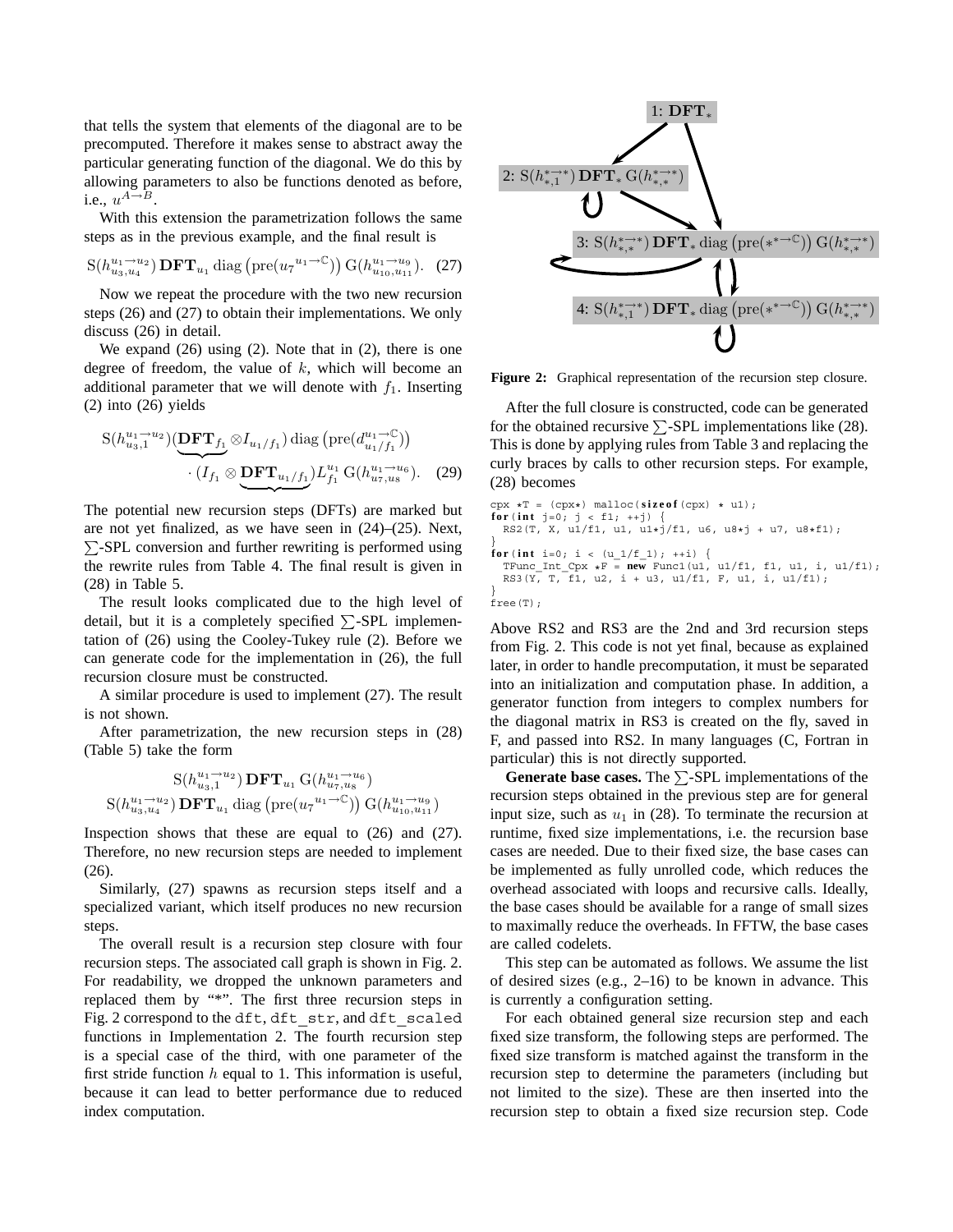$$
\underbrace{S(h_{u_3,1}^{u_1 \to u_2}) \mathbf{DFT}_{u_1} G(h_{u_7,u_8}^{u_1 \to u_6})}_{u_1 \to u_1} \longrightarrow \underbrace{\sum_{i=0}^{u_1/f_1 - 1} S(h_{u_3 + i, u_1/f_1}^{f_1 \to u_2}) \mathbf{DFT}_{f_1} \operatorname{diag} \left(\text{pre}(\Omega_{u_1/f_1}^{u_1} \circ h_{i, u_1/f_1}^{f_1 \to u_1})\right) G(h_{i, u_1/f_1}^{f_1 \to u_1})}_{i=0} - \underbrace{\sum_{j=0}^{u_1/f_1 - u_1} S(h_{u_1 j/f_1,1}^{u_1/f_1 \to u_1}) \mathbf{DFT}_{u_1/f_1} G(h_{u_7 + u_8 j, u_8 f_1}^{u_1/f_1 \to u_6})}_{u_7 \to u_7 \to u_8} \tag{28}
$$

**Table 5:** Implementation of recursion step (26) using (2).

can be generated for the resulting  $\Sigma$ -SPL formula using the rules from Table 3 and applying the code optimizations from the standard Spiral system [4]. The end result is a recursion free  $\Sigma$ -SPL implementation and code.

As an example, consider (26) and **DFT**2. Matching yields  $u_1 = 2$ . Inserting 2 for  $u_1$  in (26) there is only one possible  $\Sigma$ -SPL implementation based on  $\text{DFT}_2 = \begin{bmatrix} 1 & 1 \\ 1 & -1 \end{bmatrix}$ :

$$
S(h_{u_3,1}^{2 \to u_2}) \left[ \begin{smallmatrix} 1 & 1 \\ 1 & -1 \end{smallmatrix} \right] G(h_{u_7,u_8}^{2 \to u_6}). \tag{30}
$$

Note that even though this  $\Sigma$ -SPL formula is recursion free, it is still parametrized. After applying the rules from Table 3 and standard compiler optimizations (loop unrolling, array scalarization, copy propagation, and strength reduction) Spiral obtains the code

cpx s1, s2; s1 = X1[u\_7]; s2 = X1[u\_7 + u\_8]; Y1[u\_3] = (s1 + s2); Y1[1 + u\_3] = (s1 - s2);

**Hot/cold partitioning of parameters.** The goal of this step is to determine which parameters of a recursion step should be precomputed during an initialization step and which become function parameters. This initialization step has to be performed at runtime, once per transform size, and the cost of initialization is amortized over multiple uses of the same transform size.

As we explained earlier, the diagonal elements of  $T_m^n$ inside the Cooley-Tukey FFT (2) are usually precomputed. Similarly, a few other parameters might need to be precomputed. For example, those that are needed for the diagonal elements such as n and  $m$  in  $T_m^n$ , and parameters that capture degrees of freedom in the recursion strategy such as  $f_1$  in (29) and their dependent parameters.

Automatic partitioning of the parameter set is important, because it can be rather large, even in the simplest cases. For example, in Fig. 2, even though there is only one parameter (DFT size) for the recursion step 1, there is a total of 21 other parameters across the recursion steps 2–4. These parameters are not seen by the user, because these recursion steps are only internally invoked by the algorithm. For larger libraries, the number of recursion steps is typically around a dozen (e.g., see Table 6 later) and the total number of parameters across all recursion steps is in the hundreds.

To better understand how this works, we give an example of calling Intel MKL using the DFTI interface to compute a complex 1-dimensional DFT of size 32:



**Figure 3:** Parameter flow graph corresponding to the closure in Fig. 2 after hot/cold partitioning. The nodes denote parameters, the edges denote parameter dependencies. Black nodes are "cold", white nodes are "none", gray square nodes are "hot", and gray octagon nodes are "reinit" parameters.

DFTI\_DESCRIPTOR \*d; DftiCreateDescriptor(&d, DFTI\_SINGLE, DFTI\_COMPLEX, 1, 32); ... DftiComputeForward(d, X, Y);

Above, DftiCreateDescriptor is an initialization function which precomputes the necessary constants. The parameters include the precision (DFTI\_SINGLE), the data type (DFTI\_COMPLEX), and the size (here: 32). A similar initialization function exists in FFTW.

We call parameters for the initialization *cold*, and parameters provided later *hot*. Changing a cold parameter incurs the overhead of reinitialization, while a hot parameter can be changed with no cost. The goal of the hot/cold partitioning is to determine which parameters are cold and which are hot for each recursion step. The procedure is explained next.

First, a parameter flow graph is constructed with shows the dependencies between the parameters. If one recursion step invokes another one, we create edges between the caller parameters and the corresponding callee parameters computed from them. For example, the partitioned parameter flow graph that corresponds to the closure in Fig. 2 is shown in Fig. 3. The partitioning algorithm initializes each node either to the "none" state (which means that no decision has been made), or to the "cold" state if it is a degree of freedom, or affects the applicability of any breakdown rules for the recursion steps (e.g., transform size), or appears inside the  $pre(\cdot)$  marker.

Next, two iterative dataflow analysis (IDA) [10] phases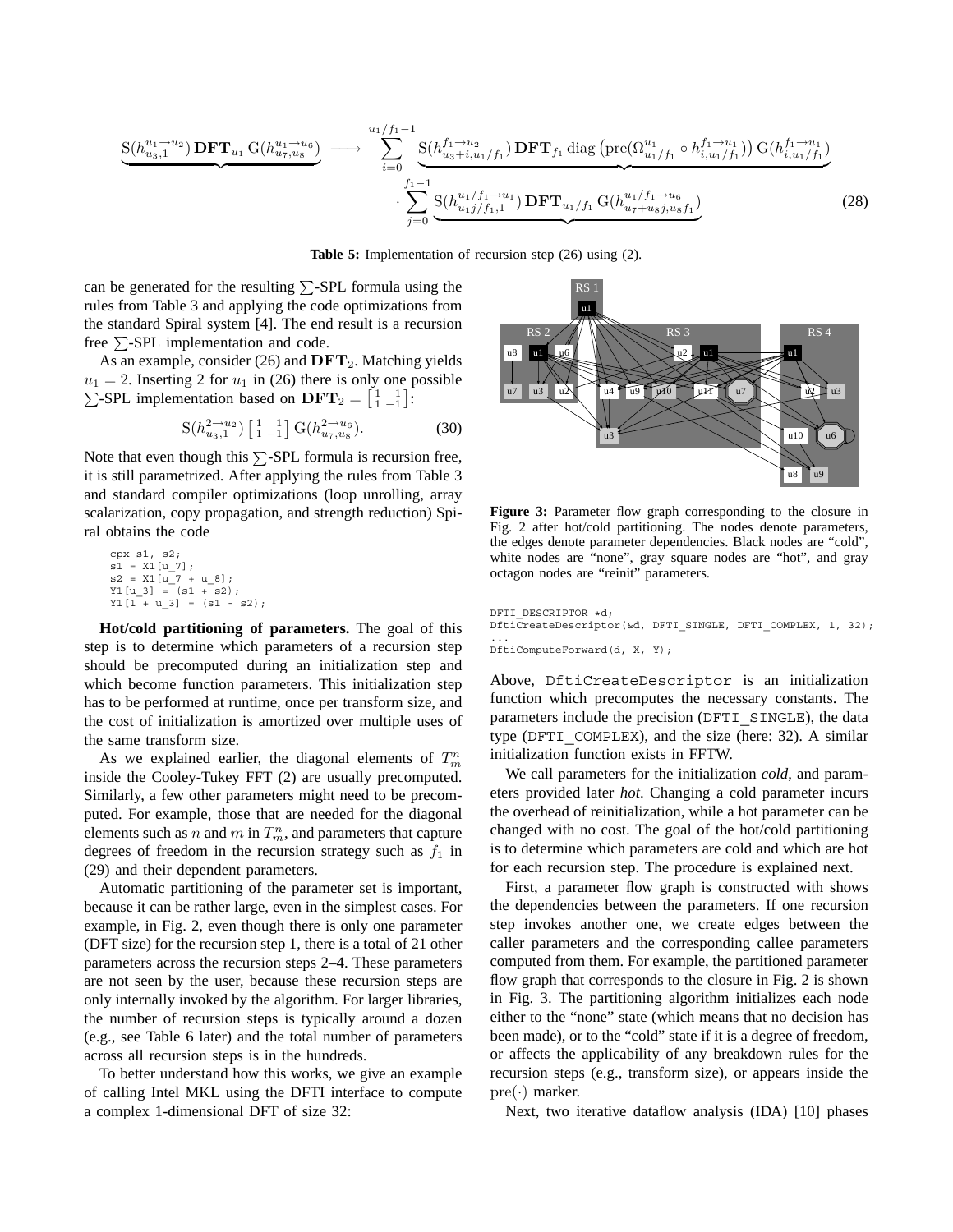are applied. The first phase is a backward IDA that marks all mandatory cold parameters, by applying one simple rule. Namely, for each dependence edge  $p \rightarrow q$ , if q is marked "cold," then p is marked as "cold."

The second phase is a forward IDA that marks all mandatory hot parameters, and if a parameter must be cold and hot at the same time, puts it in a special "reinit" state, explained below. The forward IDA applies the following three rules:

- 1) If parameter  $p$  is marked "none," and depends on a loop index, mark p "hot".
- 2) If parameter  $p$  is marked "cold," and depends on a loop index, mark p "reinit".
- 3) For each dependence edge  $p \rightarrow q$ , if p is marked "hot," and  $q$  is marked "none", then mark  $q$  as "hot".

An example of a "reinit" parameter is  $u_7$  in recursion step 3 from (27). It is the generator function for the diagonal elements. It depends on the loop index and at the same time appears inside the precompute marker. The "reinit" status means that the caller of recursion step 3 must create several copies of its descriptor with different values of  $u_7$ . The number of copies will be finite and equal to the number of iterations of the loop from which the recursion step is invoked.

Finally, when the second IDA phase is complete, we can mark all unmarked parameters (i.e., those in "none" state) as either hot or cold depending on the default policy.

**Generate code.** This step is responsible for generating the final library. For each recursion step several implementations generated in the previous steps must be put together to form a single function, and also the descriptor must be created.

The MKL/DFTI or FFTW descriptor mentioned above is an example of a higher order function. Namely, the descriptor takes an integer and returns a function (computing the DFT), from complex vectors to complex vectors.

Clearly, many target languages, including C and C++, do not directly support higher-order functions, and we eliminate them using the process known as *closure conversion*<sup>1</sup> or *lambda lifting* [11], [12]. As the result, the descriptor system used in Intel IPP and FFTW naturally arises. It is widely known that in object-oriented languages closures can be naturally expressed with objects and vice versa, which makes C++ a good choice for a target language. This conversion is also discussed in detail in [12], [13]. In our library generator, we create a class for each recursion step; the class attributes are the cold and reinit parameters of the recursion step.

For example, RS 2 becomes the following class:

```
struct RS2 : public TimeableEnv {<br>char * dat; /* precompu
```

```
/* precomputed data mem area */
AutoFreeEnvList _garbage; /* allocated memory tracker */
EnvList child1, \overline{child2}; /* initizalized callees */
int rule, f1, u1, u2, u6, u8; /* parameters */
```
1. "Closure" here refers to the standard computer science term that describes a function together with an environment (a set of variable bindings) that must be used for its evaluation. The recursion step closure, in contrast, is a mathematical set closure.

```
RS2();
 RS2( int u1, int u2, int u6, int u8); /* constructor */
  virtual ˜RS2();
 void compute(cpx *Y1, cpx *X1, int u3, int u7);
};
```
Since its cold and reinit parameters are supplied in the constructor, it can initialize the cold and reinit parameter of its callees (in our case itself and RS3) by calling their constructors, and saving the result in child1 and child2. The actual computation is performed by the compute class method, which takes hot parameters as arguments, and already has cold and reinit parameters readily available. For RS2, for instance, the compute method is synthesized from the implementations of (28) and (30). The final result is shown below:

```
void RS2::compute(cpx *Y1, cpx *X1, int u3, int u7){
  if (rule == 1) {
    cpx s1, s2;
    s1 = X1[u 7];s2 = X1[u_7 + u_8];Y1[u_3] = (s1 + s2);Y1[1 + u_3] = (s1 - s2);}
  else if (_rule == 2) {
    cpx \t xT;
    \texttt{T = (cpx ~\star) \text{ malloc}(\textbf{sizeof}(\text{cpx}) ~\star~\text{u1});}for(\text{int } i = 0; i < f1; i++)(RS2* child2[0]) - \text{compute}(\dot{T}, X1, u1*i/f1, u8*i+u7);}
     for(int j = 0; j < (u1/f1); j++)(RS3* child1[j]) ->compute(Y1, T, j+u3, j);
     }
    free(T);
  }
}
```
All of the precomputed data, cold parameters, degrees of freedom and the \_rule variable, which controls the dispatch, are initialized in the class constructors, which is not shown. The degrees of freedom and the dispatch variable are good candidates for autotuning, which is supported by the generated libraries. As we previously mentioned, the generator function for the diagonal is created on the fly and passed into RS3. This is another example of a higher order function, which needs to be converted into an object, similarly to the way recursion steps are.

Parallel and vector code. We generate a vectorized and/or parallelized library following the same steps in Fig. 1. The difference is that now additional  $\Sigma$ -SPL rewriting rules, responsible for vectorization and parallelization, are used during the Descend step. These rules are cognizant of a few architecture parameters (e.g., vector length, number of processors, and cache line size) introduced as tags. The procedure, operating on SPL expressions, is described in [6], [7]. To make it interoperate with the library generation, we ported it to  $\Sigma$ -SPL. We omit further details due to lack of space and refer the reader to [14], but mention that the number of recursion step increases compared to the generation of standard scalar libraries.

Table 6 shows the number of recursion steps in a sample of few generated libraries. All libraries use recursion steps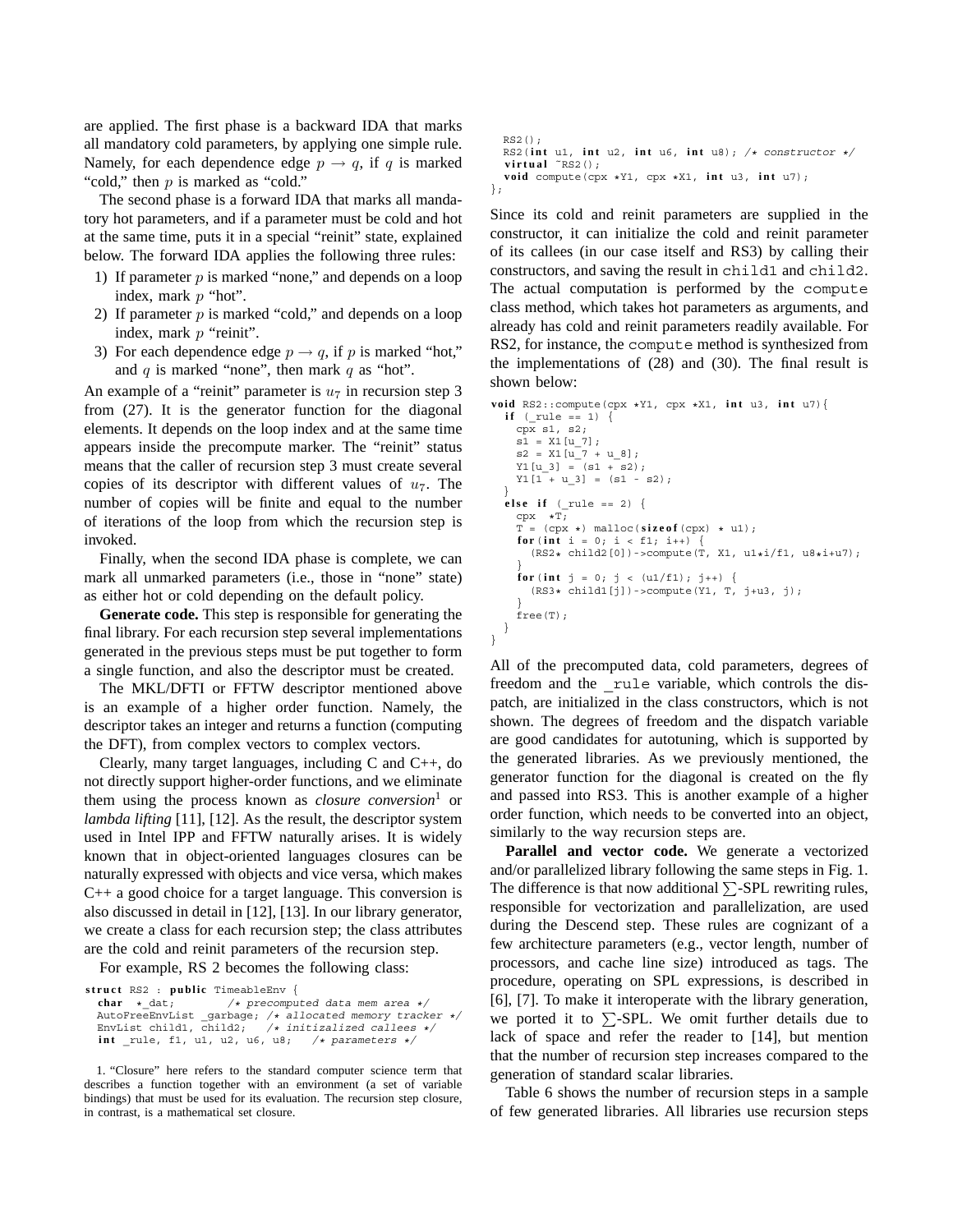|             | number of recursion steps |       |                                      |
|-------------|---------------------------|-------|--------------------------------------|
| Transform   | scalar                    |       | vectorized vectorized + parallelized |
| <b>DFT</b>  | 4/3                       | 4/7   | 8/8                                  |
| <b>RDFT</b> | 4/6                       | 10/10 | 12/10                                |
| <b>WHT</b>  | 4/3                       | 6/4   | 7/4                                  |
| DCT-2       | 5/9                       | 11/13 | 13/13                                |
| 2D DCT-2    | 10/14                     | 12/13 | 14/13                                |
| FIR Filter  | 4/4                       | 4/5   | 4/4                                  |

**Table 6:** Number of recursion steps *m/n* in our generated libraries.  $m$  is the number of steps with loops;  $n$  is the number without loops and a close approximation of the number of base cases (codelets) needed for each small input size.

that may include loops, unlike in the running example we used. This ensures best performance and enables parallelization. However, it increases the number of recursion steps, since for each recursion step with loop there is a corresponding unlooped recursion step (the loop body). The base case can be generated for either variant, but generating a base case for the looped recursion step tends to lead to better performance.

In Table 6, the scalar **DFT** library uses the Cooley-Tukey FFT breakdown rule (2), to match our running example. Vectorized DFT libraries use the different breakdown rule shown in Table 2.

### **5. Experiments**

**Platform.** Due to limited space, here we report the performance data on only one platform, however, extensive experimental data can be found in [14].

Our benchmark platform is has two dual core 3 GHz Intel Xeon 5160 processors (server version of Core 2 Duo) with 4 MB of shared L2 cache per processor, running Linux in 64-bit mode. The generated C++ libraries were compiled using the Intel C/C++ Compiler 10.1, and the generated Java libraries were compiled and run using the Sun JDK 1.6.0. Vectorized code was emitted using intrinsics, and threading is implemented with OpenMP pragmas. For some reason, using OpenMP parallel for constructs led to the noticeable performance degradation, so we emulated them using barriers.

We compared against FFTW 3.2 alpha 2 and Intel IPP 5.3. FFTW was compiled with pthreads, and not with OpenMP, since this resulted in some performance degradation.

**Generated libraries.** We generated libraries for the six transforms shown in Table 6 using the breakdown rules shown in Table 2 and also others. The generated libraries were run in double precision (2-way vectorization) and allowed to use up to 4 threads. For the complex DFT, we benchmarked sizes  $2^2-2^{20}$ , which spans all types of cache residency, including non-L2 resident sizes ( $> 2^{16}$ ). These larger sizes, require extra memory hierarchy optimization (loop interchange, loop distribution, data copying to eliminate large striding, and online twiddle factor computation) as explained in [2]. We implemented these optimization as "meta" breakdown rules that operate on loops instead of transforms, and extra details are available in [14]. For other transforms we benchmarked 2-powers sizes up to  $2^{16} = 65536$ , i.e., the sizes that are L2 resident, because the extra optimizations, did not yet work with these transforms.

Because all of the considered transform algorithms are numerically stable, the accuracy of the generated libraries is roughly the same as the accuracy of FFTW and IPP.

We use pseudo-GFlops to show performance, which is standard for transforms. The complex DFT operations count is assumed to be  $5n \log_2 n$ ; for k-tap length-n FIR filter it is assumed to be  $(2k - 1)n$ ; and for the other, real transforms it is assumed to be  $2.5n \log_2 n$ .

**Search.** As far as we know, Intel IPP does not use search. FFTW uses runtime performance adaptation by searching for the best recursion strategy. The generated library provides a way to select the recursion strategy by exposing the available degrees of freedom. We have manually implemented a generic dynamic programming search mechanism that can be inserted into each of our generated libraries to find the best recursion strategy, similarly to FFTW.

**Scalar code.** We benchmarked three scalar libraries: for the complex DFT generated from breakdown rule (2) and for the real DFT (RDFT) and the DCT of type 2 from the breakdown rules in Table 2. We benchmarked against FFTW only, since it is not possible to turn off vectorization in IPP. The results are shown in Fig. 4.

For the real and complex DFT the performance of small sizes (up to 64) is faster than FFTW, and starting at 128, it is the same as FFTW. Both libraries have base cases for sizes up to 64, and the recursion starts at 128. We conjecture that the generated library is faster for small sizes, because it also uses base cases for a plain DFT recursion step (1 in Fig. 2), while FFTW reuses the base cases for strided DFTs (2 in Fig. 2), which degrades performance due to unnecessary index computation.

For larger sizes, the performance is identical. This is not entirely surprising, since both libraries use the same FFT algorithm and similar optimizations.

For DCT-2 the generated library is considerably faster because we generate a library from a general radix DCT-2 algorithm given in Table 2. Implementing such a library manually would require a considerable effort, and since the DCT-2 is less commonly used, it was not done in FFTW and it is translated into a DFT instead.

**Vector and parallel code.** Next, we benchmarked the generated parallelized and vectorized libraries. Only complex DFT was able to utilize all 4 cores (starting at size 65536). We only show one line per library. For complex DFT it shows the best performance between 1, 2 and 4 threads, and for other transforms between 1 and 2 threads. For all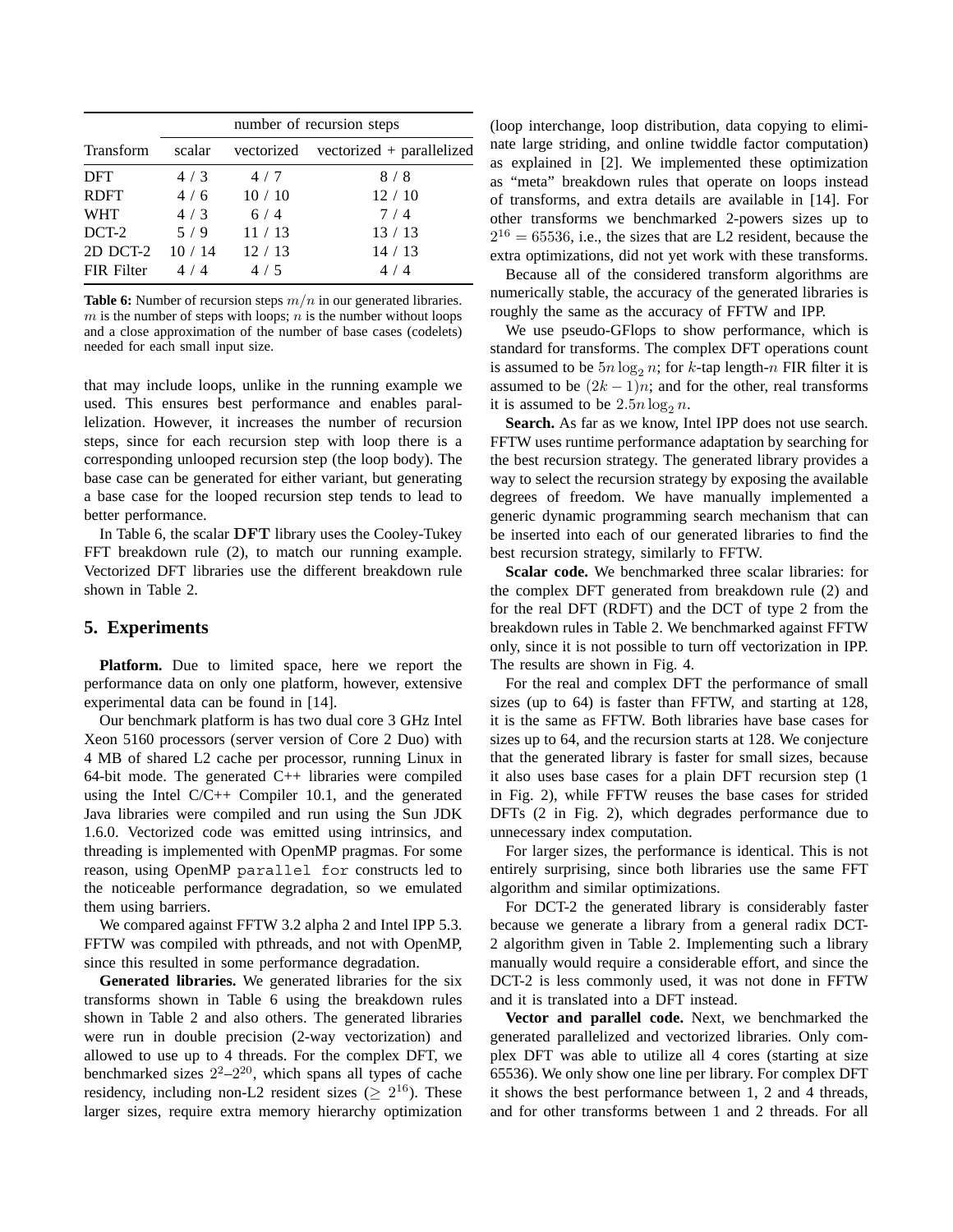



**Figure 5:** Performance of generated C++ vectorized (2-way for double precision, 4-way for single precision) and threaded libraries.

transforms the generated libraries start to benefit from using 2 threads as early as at sizes 1024 or 2048.

For the complex DFT, instead of the Cooley-Tukey FFT (2) we use the different FFT based on the RDFT from Table 2. It provides better performance for vector code, and provides another motivation for the use of a library generator.

For the DHT and DCTs, FFTW does not implement a native recursive algorithm with merged steps, but implements a conversion to the RDFT. The conversion works by preprocessing the input and postprocessing the output of the RDFT. The pre/post-processing are extra passes that result in performance degradation. Judging by the graphs IPP probably uses a similar conversion.

Finally, we note that the library generation required between 10 and 60 minutes in all cases.

**Generator customization.** One of the big advantages of library generation is the flexibility that it provides by enabling the generation of different *custom* libraries. This flexibility is not available in fixed hand-written libraries. Here we present just two examples out of many possibilities.

First, we retargeted the generator to produce native Java code. There is no support for vector instructions in Java, and we did not port the threading backend to Java threads, so only scalar code was produced. We show the performance of a few generated Java libraries in Fig. 6. Less effort is spent on Java numeric libraries and thus fewer optimized libraries exist that implement linear transforms. We found only one optimized implementations: open-source JTransforms [15] library for DFTs and DCTs, which provides one- and multidimensional DFTs, RDFTs, and DCTs. We did not find an optimized FIR filter Java library, so we benchmarked against the naive double-loop implementation.

Second, as an example of the qualitative customization, we show in Fig. 7 the tradeoff between the code size and performance. The different lines in the plot are obtained by changing the number of generated base case sizes for each recursion step type. The absolute numbers from Fig. 7